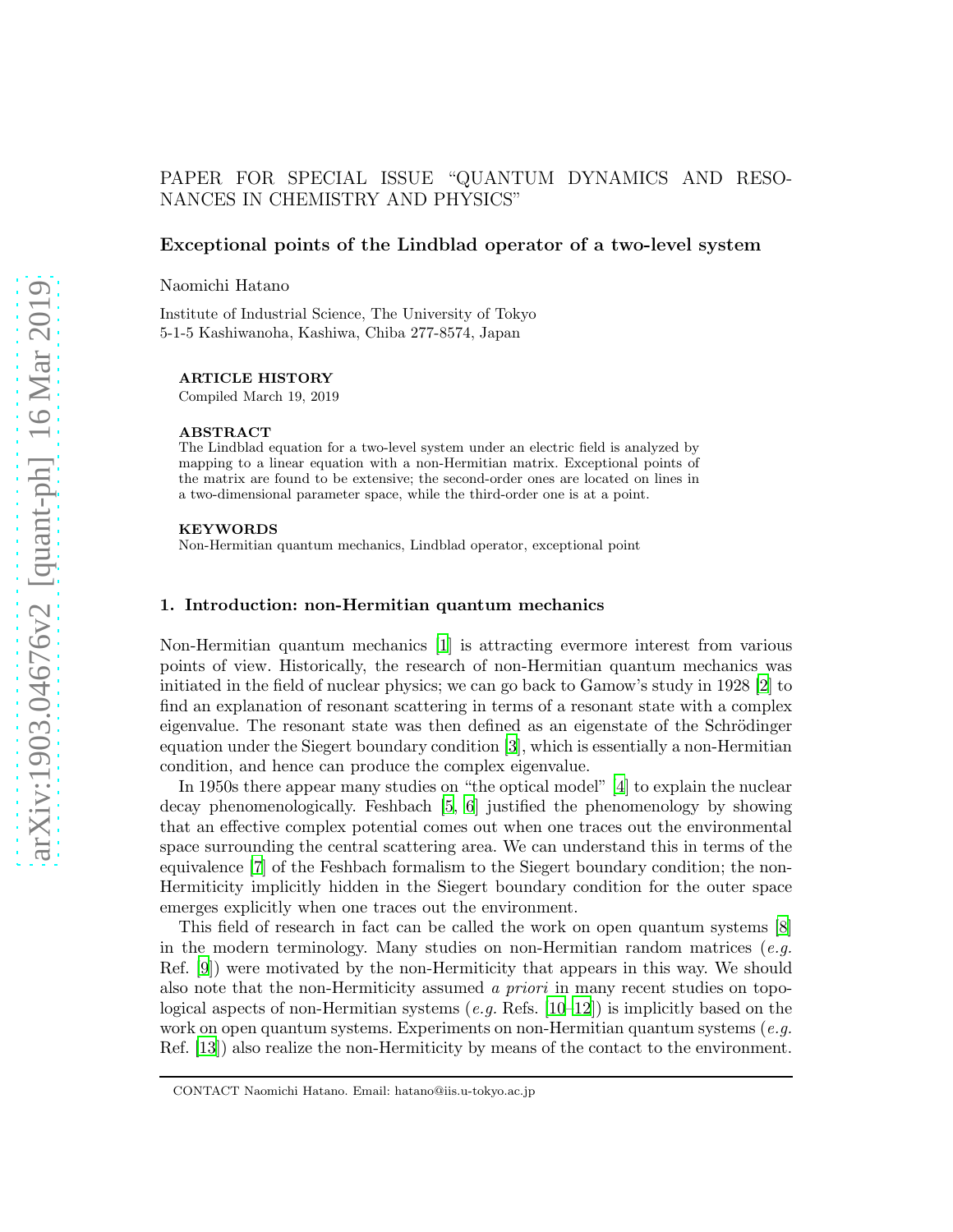One of the interesting phenomena that are specific to non-Hermitian systems including such open quantum systems is the exceptional point. In Hermitian systems, when two eigenvalues become equal to each other, the Hamiltonian in the subspace of the eigenvalues is diagonalized into a unit matrix times the degenerate eigenvalue as in

$$
H = \begin{pmatrix} \lambda_{\text{deg}} & 0\\ 0 & \lambda_{\text{deg}} \end{pmatrix},\tag{1}
$$

and the eigenvectors of the two eigenvalues are intact:

<span id="page-1-0"></span>
$$
\begin{pmatrix} 1 \\ 0 \end{pmatrix} \quad \text{and} \quad \begin{pmatrix} 0 \\ 1 \end{pmatrix}.
$$
 (2)

In non-Hermitian systems, on the other hand, when two eigenvalues coalesce, the Hamiltonian in the subspace cannot be diagonalized but can be transformed only to the Jordan block:

$$
H = \begin{pmatrix} \lambda_{\text{coal}} & 1\\ 0 & \lambda_{\text{coal}} \end{pmatrix} . \tag{3}
$$

The eigenvectors coalesce too, and only the first of the two in Eq. [\(2\)](#page-1-0) survives. The point at which the coalescence takes place is referred to as an exceptional point [\[14](#page-9-12), [15](#page-9-13)].

More specifically, the above is the second-order exceptional point; it is called the pth-order one when  $p$  pieces of eigenvalues coalesce. When one moves around a  $p$ th order exceptional point adiabatically, the state alternates from one eigenstate to another out of the  $p$  pieces eigenstates that coalesce. It has been reported that the state rather converges to one of the eigenstates when one moves around the exceptional point non-adiabatically [\[16](#page-9-14)[–18](#page-9-15)].

In mathematics, it is often termed that non-Hermitian matrices are "generally nondiagonalizable." In practice, however, non-Hermitian matrices are generally diagonalizable except at the exceptional points, by which we mean that the exceptional points typically exist only at separate points. Indeed, consider a general case of the coalescence of two complex eigenvalues. When we equate the eigenvalues to obtain the position of a second-order exceptional point, we generally have two conditions for each of the real parts and the imaginary parts. This therefore fixes two system parameters. In other words, the exceptional point generally appears as discrete points in a twodimensional parameter space. Argument on the same line dictates that a third-order exceptional point emerges only in a four-dimensional parameter space.

In the present study, in contrast, we show an incidence in which the second-order exceptional "point" forms two continuous curves in a two-dimensional parameter space and a third-order exceptional point appears as a meeting endpoint of the two curves. This is due to a symmetry that the system observes; the imaginary parts of two eigenvalues to coalesce are always equal to each other, and therefore the condition for the coalescence comes from equating only their real parts. The system is simple enough to be realizable in experiments as will be presented in the next section.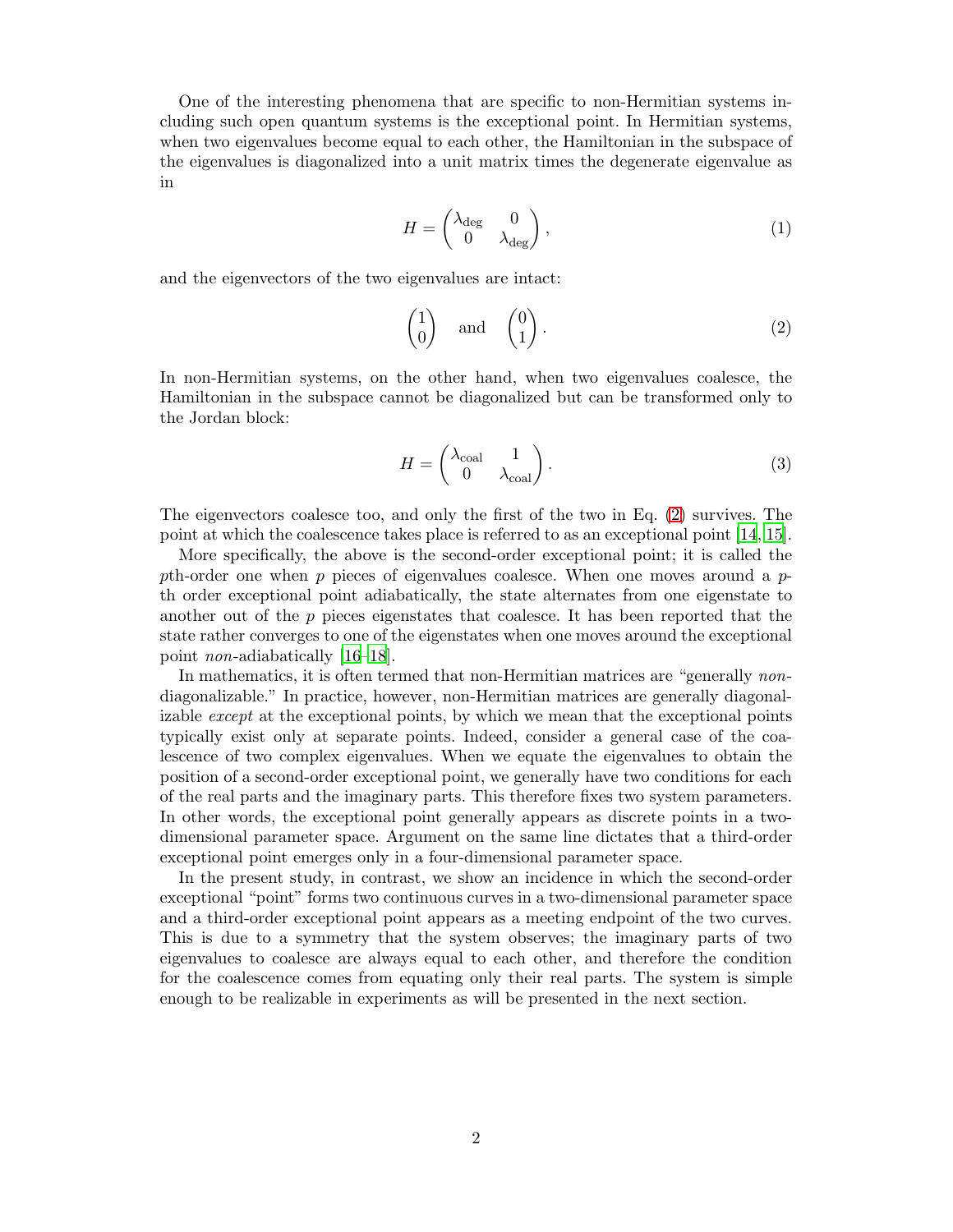

<span id="page-2-0"></span>Figure 1. A schematic illustration of the time evolution of a system in question connected to the environment. Perturbation that originates in the system can travel through the environmental degrees of freedom as the wavy arrow indicates, and affects the system at a later time, resulting in a seemingly non-Markovian time evolution of the system.

## 2. Lindblad equation for a two-level system

We consider a quantum Markovian dynamics of a two-level system in a dissipative environment subjected to an oscillatory electric field. Consider the von Neumann equation for a density matrix of the entire system that contains the system in question and the environment:

$$
i\frac{d}{dt}\rho_{\text{tot}} = [H_{\text{tot}}, \rho_{\text{tot}}],\tag{4}
$$

where we put  $\hbar$  to unity. This is a Markovian equation of motion. Upon tracing out the environmental degrees of freedom, however, the density matrix of the system in question evolves in time generally in a non-Markovian dynamics. This is because perturbation that originates in the system in question at one point of the time can propagate through the hidden degrees of freedom of the environment and come back to the system at a much later time, which would seem non-Markovian from the point of view of the time evolution of the system alone (Fig. [1\)](#page-2-0).

It is, however, generally quite difficult to trace out the environment exactly. Most studies of open quantum systems are done under Markovian approximation; only occasionally the non-Markovianity has been taken into account perturbatively  $(e.g.$ Ref. [\[19\]](#page-9-16)). The most general Markovian approximation of the system is given by the Lindblad equation [\[20](#page-9-17), [21](#page-9-18)]:

<span id="page-2-1"></span>
$$
i\frac{d\rho}{dt} = [H,\rho] + i\Gamma \left( c\rho c^{\dagger} - \frac{1}{2}c^{\dagger}c\rho - \frac{1}{2}\rho c^{\dagger}c \right),\tag{5}
$$

where  $\Gamma$  represents the effect of the coupling to the environment in this type of Markovian approximation. The Markovian approximation is generally valid when the coupling  $\Gamma$  is small compared to a typical energy scale of the system H, as can be easily imaginable from the argument above.

The coupling  $\Gamma$  gives rise to dissipation to the environment. As we will see below, it algebraically generates the non-Hermiticity in the time-evolution matrix, and thereby the imaginary parts of its eigenvalues. More specifically, there are three eigenvalues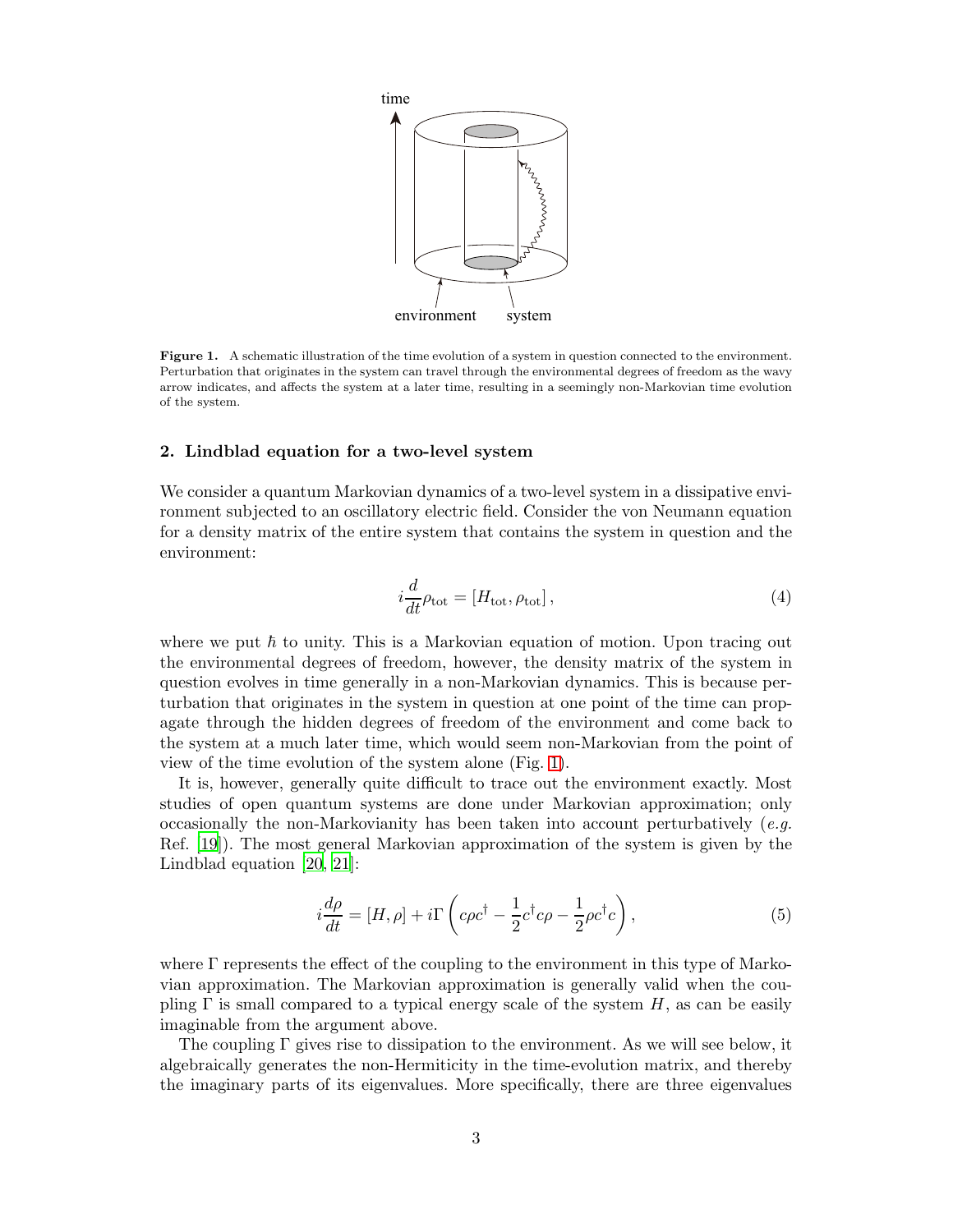

<span id="page-3-0"></span>Figure 2. We consider a two-level system coupled to an environment with strength Γ and under an electric field of amplitude  $E_0$  and frequency  $\omega$ .

with negative imaginary parts in addition to a null eigenvalue. The eigenstates of the former eigenvalues decay exponentially in time owing to the negative imaginary parts and only the eigenstate of the null eigenvalue survives. This physically means that the system loses the three eigenstates because of the energy dissipation to the environment and converges to the null eigenstate, which corresponds to the equilibrium state.

We hereafter consider the Lindblad dynamics of a two-level system under an electric field  $\mathcal{E}(t) = E_0 \cos(\omega t)$  with a dissipation  $\Gamma$  to an environment; see Fig. [2.](#page-3-0) The starting Hamiltonian of the system is

$$
H = \begin{array}{c} \langle e | & \langle g | \\ \langle e \rangle & \langle E_e - E_g & D\mathcal{E}(t) \\ \langle g \rangle & D^* \mathcal{E}(t) & 0 \end{array}, \tag{6}
$$

where  $E_{\rm g}$  and  $E_{\rm e}$  respectively denote the energy of the ground state  $|{\rm g}\rangle$  and the excited state  $|e\rangle$ , while D denotes the electric dipole moment. After the rotatingwave approximation, in which we drop one component of the electric-field oscillation  $E_0 \cos(\omega t)$ , we have

$$
H = \begin{pmatrix} \Delta & de^{-i\omega t}/2 \\ de^{i\omega t}/2 & 0 \end{pmatrix},\tag{7}
$$

where

<span id="page-3-1"></span>
$$
\Delta = E_{\rm e} - E_{\rm g} \tag{8}
$$

is the level difference and

<span id="page-3-2"></span>
$$
d = DE_0 \tag{9}
$$

is the effective amplitude of the electric field, which we assumed here is real. For the operators  $c^{\dagger}$  and c in Eq. [\(5\)](#page-2-1), we assume

$$
c^{\dagger} = \begin{pmatrix} 0 & 1 \\ 0 & 0 \end{pmatrix}, \qquad c = \begin{pmatrix} 0 & 0 \\ 1 & 0 \end{pmatrix}.
$$
 (10)

The former describes the excitation of the system due to perturbation from the environment, while the latter the relaxation due to energy dissipation to the environment. In order for the dynamics to be unitary, the coupling parameter  $\Gamma$  should be real.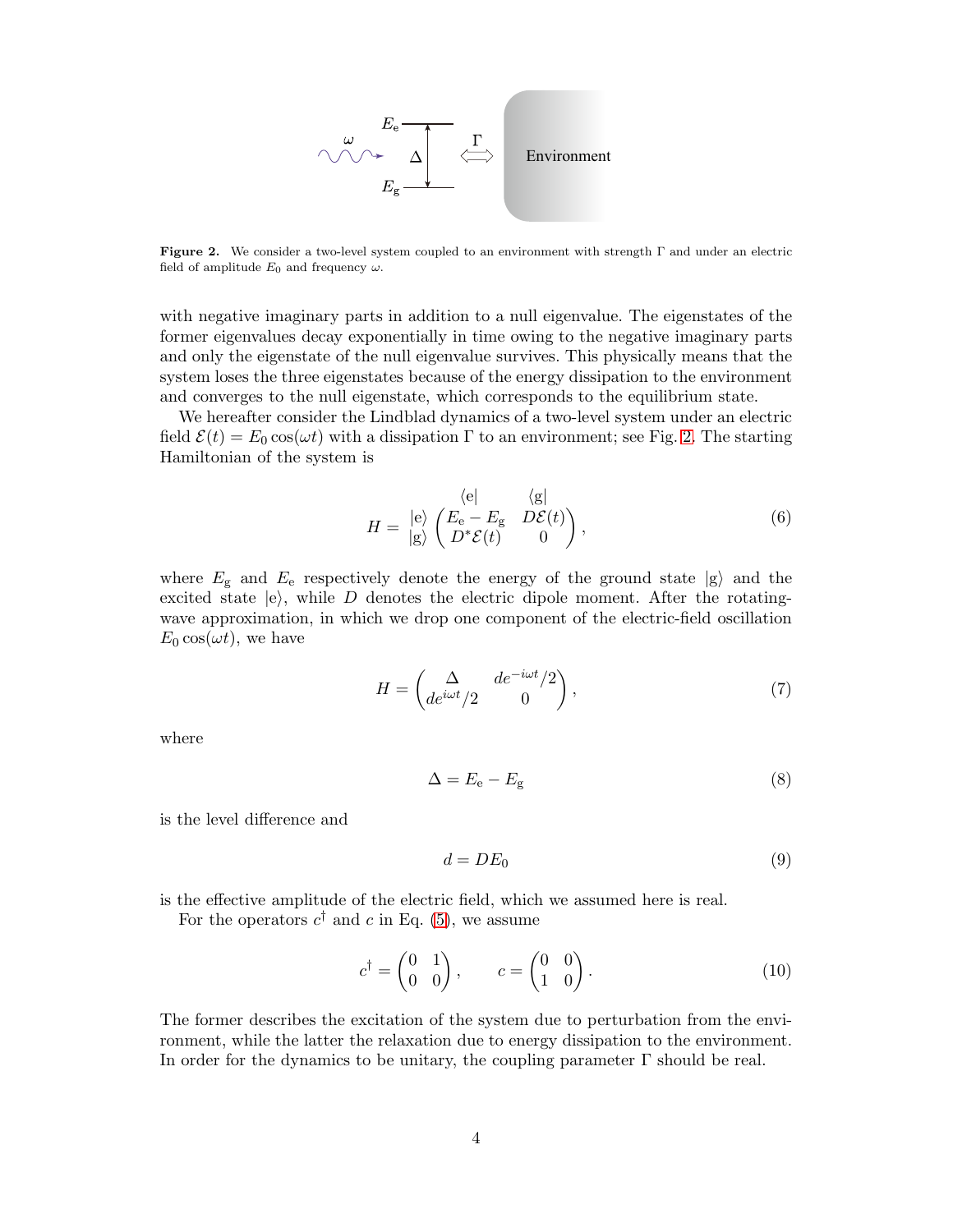We can get rid of the time dependence of the Hamiltonian [\(7\)](#page-3-1) using the unitary transformation

<span id="page-4-0"></span>
$$
U(t) = \begin{pmatrix} e^{-i\omega t} & 0\\ 0 & 1 \end{pmatrix},\tag{11}
$$

which adds a time-dependent phase factor only to the excited level. Details of the algebra are given in Appendix [A.](#page-10-0) We thereby arrive at the updated Lindblad equation of the same form as Eq.  $(5)$ , but with the Hamiltonian now given by a time-independent one,

$$
H = \begin{pmatrix} \Delta - \omega & d/2 \\ d/2 & 0 \end{pmatrix} = \begin{pmatrix} \delta & d/2 \\ d/2 & 0 \end{pmatrix}
$$
 (12)

instead of the time-dependent rotating-wave approximation [\(7\)](#page-3-1), where

$$
\delta = \Delta - \omega = E_{\rm e} - E_{\rm g} - \omega \tag{13}
$$

is the parameter that represents the detuning of the electric field.

We now notice that there are three parameters  $\Gamma$ , d and  $\delta$ , but one of them should provide the unit of the energy, and therefore there are essentially only two free parameters. We hereafter adopt the detuning parameter  $\delta$  as the unit of the energy and explore a phase diagram in the parameter space of  $d/\delta$  and  $\Gamma/\delta$ .

## 3. Matrix representation of the Lindblad operator

Let us use the notation

<span id="page-4-2"></span><span id="page-4-1"></span>
$$
\rho(t) = \begin{pmatrix} \rho_{ee}(t) & \rho_{eg}(t) \\ \rho_{ge}(t) & \rho_{gg}(t) \end{pmatrix}
$$
\n(14)

for the density matrix in Eq. [\(5\)](#page-2-1) and find the time evolution of each of the four elements. We explicitly write down the Lindblad equation [\(5\)](#page-2-1) using the expressions [\(10\)](#page-3-2), [\(12\)](#page-4-0) and [\(14\)](#page-4-1). After a straightforward algebra, we find the equations for the four elements as follows:

$$
i\dot{\rho}_{eg} = \delta\rho_{eg} - \frac{d}{2}(\rho_{ee} - \rho_{gg}) - \frac{i}{2}\Gamma\rho_{eg},\tag{15}
$$

$$
i\dot{\rho}_{ge} = -\delta\rho_{ge} + \frac{d}{2}(\rho_{ee} - \rho_{gg}) - \frac{i}{2}\Gamma\rho_{ge},\tag{16}
$$

$$
i\dot{\rho}_{ee} = -\frac{d}{2}(\rho_{eg} - \rho_{ge}) - i\Gamma \rho_{ee},\tag{17}
$$

<span id="page-4-3"></span>
$$
i\dot{\rho}_{gg} = \frac{d}{2}(\rho_{eg} - \rho_{ge}) + i\Gamma\rho_{ee}.
$$
\n(18)

Note that the Hermiticity of the density matrix  $(14)$  dictates the following symmetries:

$$
\rho_{eg}^* = \rho_{ge}, \quad \rho_{ee}^* = \rho_{ee}, \quad \text{and} \quad \rho_{gg}^* = \rho_{gg}, \tag{19}
$$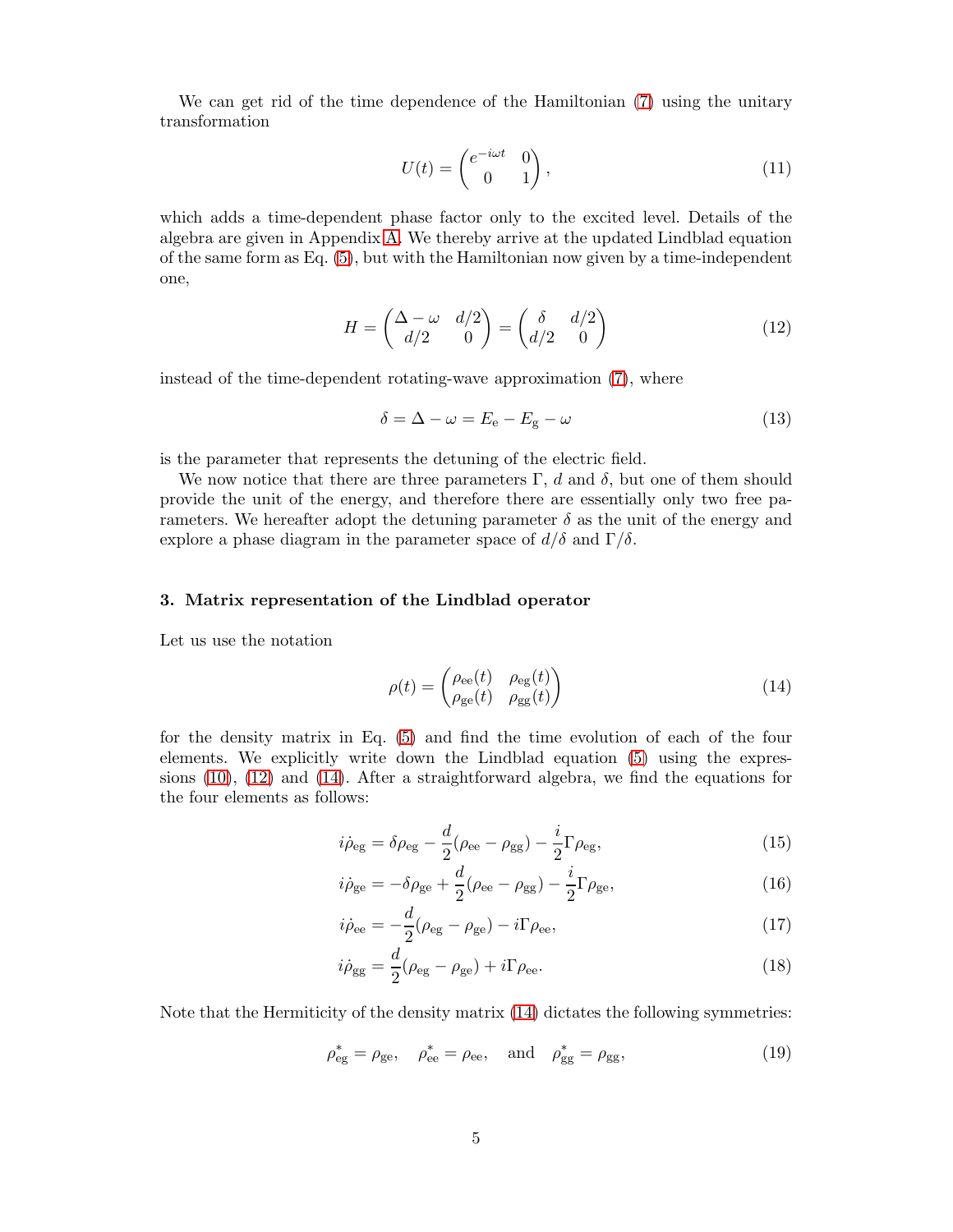which are indeed observed by Eqs.  $(15)$ – $(18)$ . By using the Hilbert-Schmidt expression of the density matrix

$$
\Psi(t) = \begin{pmatrix} \rho_{eg}(t) \\ \rho_{ge}(t) \\ \rho_{ee}(t) \\ \rho_{gg}(t) \end{pmatrix},
$$
\n(20)

we can cast the Lindblad equation [\(5\)](#page-2-1) into the form of a linear equation,

<span id="page-5-0"></span>
$$
i\frac{d}{dt}\Psi(t) = L\Psi(t),\tag{21}
$$

where the Lindblad super-operator  $L$  is given by

$$
L = \begin{pmatrix} \delta - i\Gamma/2 & 0 & -d/2 & d/2 \\ 0 & -\delta - i\Gamma/2 & d/2 & -d/2 \\ -d/2 & d/2 & -i\Gamma & 0 \\ d/2 & -d/2 & i\Gamma & 0 \end{pmatrix}.
$$
 (22)

For  $\Gamma = 0$ , namely without the dissipation, we have only real eigenvalues 0, 0, and ±  $\sqrt{\delta^2 + d^2}$ . Complex eigenvalues emerge when we turn on the dissipation as in  $\Gamma > 0$ , as we will see below.

Before showing the eigenvalue distributions explicitly, let us here point out a symmetry that the matrix [\(22\)](#page-5-0) observes. Because the Hamiltonian [\(12\)](#page-4-0) and the operators [\(10\)](#page-3-2) are all real matrices, we have

$$
-L^* = \begin{pmatrix} -\delta - i\Gamma/2 & 0 & d/2 & -d/2 \\ 0 & \delta - i\Gamma/2 & -d/2 & d/2 \\ d/2 & -d/2 & -i\Gamma & 0 \\ -d/2 & d/2 & i\Gamma & 0 \end{pmatrix}.
$$
 (23)

This becomes identical to L after exchanging the first and second rows as well as the first and second columns. Therefore, the two matrices  $L$  and  $-L^*$  share the eigenvalues. Because of this symmetry, the eigenvalue distribution must be symmetric with respect to the imaginary axis, which we will demonstrate below. This is the important point that gives rise to the fact that the second-order exceptional points form curves in the two-dimensional parameter space of  $d/δ$  and Γ/δ.

The eigenvalues of the matrix  $L$  are given as follows. First, the matrix always have a null eigenvalue  $z_0 = 0$  with the left- and right-eigenvectors

$$
\Phi_0^L = \begin{pmatrix} 0 & 0 & 1 & 1 \end{pmatrix}, \qquad \Phi_0^R = \frac{1}{N_0} \begin{pmatrix} -d(2\delta + i\Gamma) \\ -d(2\delta - i\Gamma) \\ d^2 \\ 4\delta^2 + d^2 + \Gamma^2 \end{pmatrix}, \tag{24}
$$

which corresponds to the equilibrium state. The normalization constant  $N_0$  is fixed by  $\Phi_0^L \Phi_0^R = 1$ , which is equivalent to Tr  $\rho = \rho_{ee} + \rho_{gg} = 1$ . The equilibrium state is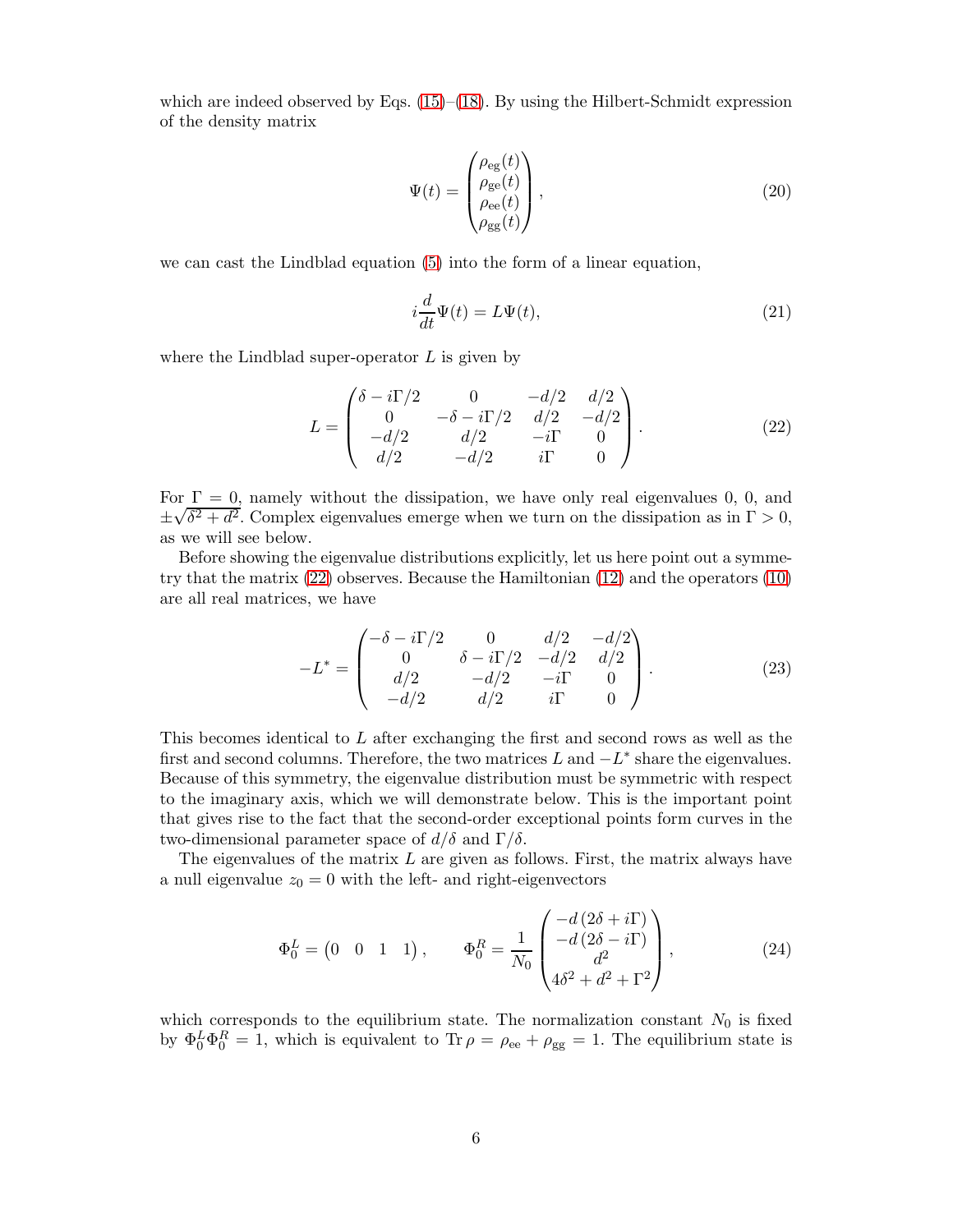therefore given by

$$
\rho^{\text{eq}} = \frac{1}{4\delta^2 + 2d^2 + \Gamma^2} \begin{pmatrix} d^2 & -d(2\delta + i\Gamma) \\ -d(2\delta - i\Gamma) & 4\delta^2 + d^2 + \Gamma^2 \end{pmatrix},
$$
(25)

which is indeed a Hermitian matrix.

All other three eigenvalues have negative imaginary parts, never being degenerate with the null eigenvalue for real and nonzero values of the parameters, and hence decay in time, giving way to the equilibrium state. They are specifically given by

$$
z_1 = -i\left(\frac{2}{3}\Gamma + u + v\right),\tag{26}
$$

$$
z_2 = -i\left(\frac{2}{3}\Gamma + e^{2\pi i/3}u + e^{-2\pi i/3}v\right),\tag{27}
$$

$$
z_3 = -i\left(\frac{2}{3}\Gamma + e^{-2\pi i/3}u + e^{2\pi i/3}v\right),\tag{28}
$$

where

$$
u = \sqrt[3]{q + \sqrt{p^3 + q^2}} \quad \text{and} \quad v = \sqrt[3]{q - \sqrt{p^3 + q^2}} \tag{29}
$$

with

$$
p = \frac{1}{3} \left( \delta^2 + d^2 - \frac{\Gamma^2}{12} \right) \quad \text{and} \quad q = \frac{\Gamma}{6} \left( \delta^2 - \frac{d^2}{2} + \frac{\Gamma^2}{36} \right). \tag{30}
$$

The corresponding eigenvectors are respectively given by

$$
\Phi_{\nu}^{L} = \begin{pmatrix} 2z_{\nu} \left[ (i\Gamma + z_{\nu})(i\Gamma + 2\delta + 2z_{\nu}) - d^{2} \right] \\ -2d^{2}z_{\nu} \\ -d(-i\Gamma + z_{\nu})(i\Gamma + 2\delta + 2z_{\nu}) \\ d(i\Gamma + z_{\nu})(i\Gamma + 2\delta + 2z_{\nu}) \end{pmatrix}^{T},
$$
\n(31)

<span id="page-6-2"></span><span id="page-6-1"></span><span id="page-6-0"></span> $\sim$ 

$$
\Phi_{\nu}^{R} = \frac{1}{N_{\nu}} \begin{pmatrix} 2\left[ (i\Gamma + z_{\nu})(i\Gamma + 2\delta + 2z_{\nu}) - d^{2} \right] \\ -2d^{2} \\ -d(i\Gamma + 2\delta + 2z_{\nu}) \\ d(i\Gamma + 2\delta + 2z_{\nu}) \end{pmatrix},
$$
\n(32)

where  $\nu = 1, 2, 3$  and the normalization constant  $N_{\nu}$  is again fixed by  $\Phi_{\nu}^{L} \Phi_{\nu}^{R} = 1$ .

## 4. The appearance of the exceptional points

There are generally two possibilities in the distribution of the eigenvalues, as is illus-trated in Fig. [3](#page-7-0) ( $a_1$ ), ( $a_2$ ) and (b). Because of the symmetry that we pointed out above, the eigenvalues are distributed symmetrically with respect to the imaginary axis.

The eigenvalue  $z_1$  in Eq. [\(26\)](#page-6-0) is always pure imaginary; this is obvious for  $p^3 + q^2 > 0$ because then u and v are both real, but is also true for  $p^3 + q^2 < 0$  because then  $u^* = v$ .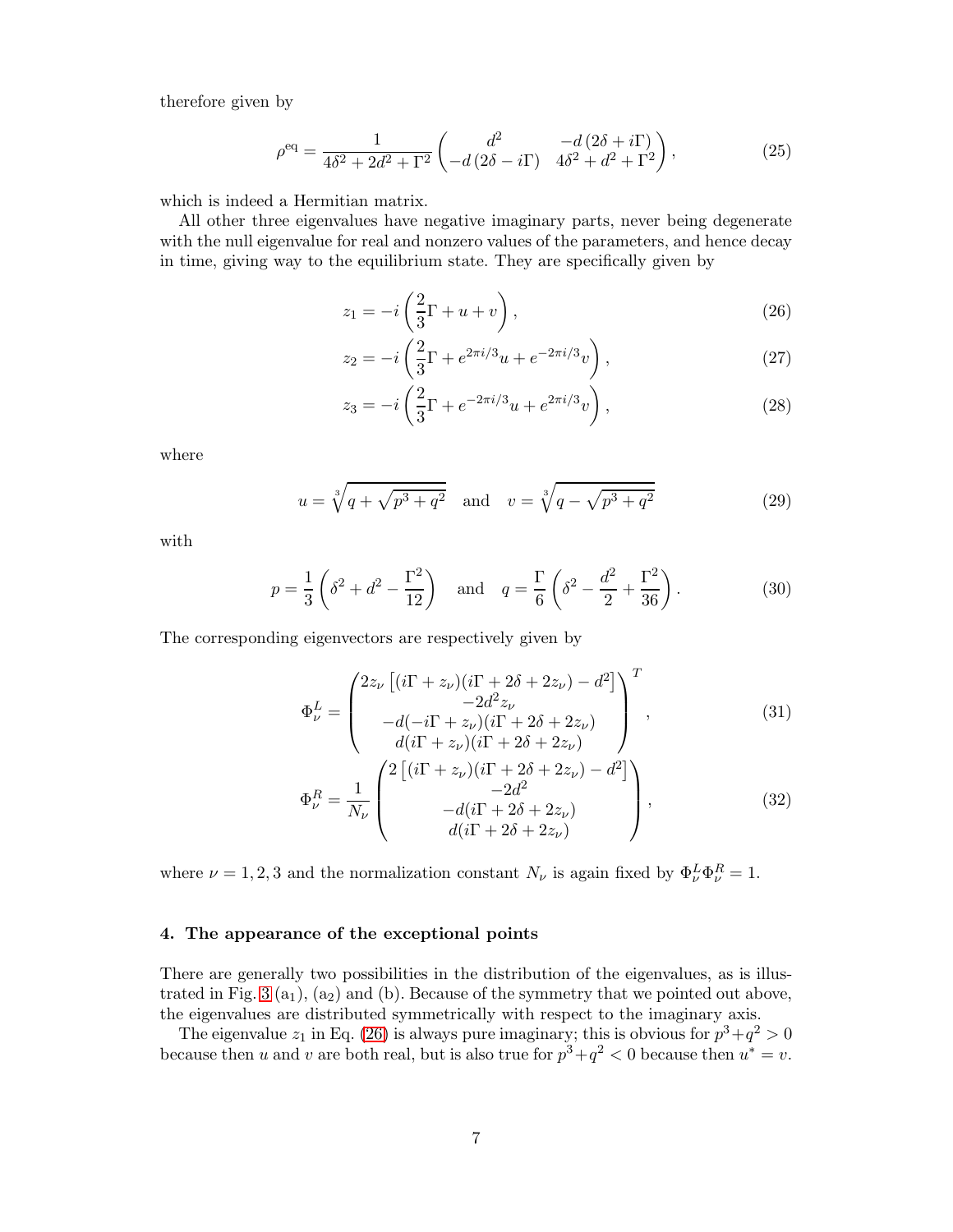

<span id="page-7-0"></span>**Figure 3.** Possible distribution of the four eigenvalues. One is always the null eigenvalue.  $(a_1)$ ,  $(a_2)$  and (b) Possible distributions without any exceptional points. (c) and (d) Distributions with a second-order exceptional point (blue cross with a single circle). (e) Distribution with a third-order exceptional point (red cross with a double circle).

Because of the same symmetry of u and v, the two eigenvalues  $z_2$  and  $z_3$  in Eqs. [\(27\)](#page-6-1)– [\(28\)](#page-6-2) are located symmetrically with respect to the imaginary axis for  $p^3 + q^2 > 0$ (Fig. [3](#page-7-0) (a<sub>1</sub>) and (a<sub>2</sub>)), while they are pure imaginary for  $p^3 + q^2 < 0$  (Fig. 3 (b)).

Between Fig.  $3(a_1)$  and (b) as well as Fig.  $3(a_2)$  and (b), a second-order exceptional point appear as shown in Fig. [3](#page-7-0) (c) and (d) when the eigenvalues  $z_2$  and  $z_3$  coalesce on the imaginary axis. As we discussed at the end of Sec. [1,](#page-0-0) an exceptional point would normally appear as discrete points in a two-dimensional parameter space. In the present case, however, because of the symmetry  $z_2^* = -z_3$  for  $p^3 + q^2 > 0$ , the equation  $z_2 = z_3$  reduces to one condition Re  $z_2 = 0$  to produce a second-order exceptional point (Fig. [3](#page-7-0) (c) and (d)). We therefore have a curve of the second-order exceptional point in the two-dimensional parameter space. When we further equate  $z_2 = z_3$  with  $z_1$ , we have a third-order exceptional point (Fig. [3](#page-7-0) (e)) as a discrete point in the two-dimensional parameter space.

The condition Re  $z_2 = 0$  is equivalent to  $u = v$ , or  $p^3 + q^2 = 0$ , which is a quadratic equation for  $\Gamma^2$ . Therefore we have two curves of the exceptional points in the range of  $\Gamma > 0$ :

<span id="page-7-1"></span>
$$
\tilde{\Gamma}_{\rm EP2}^{(\pm)} = \sqrt{\frac{\tilde{d}^4}{2} + 10\tilde{d}^2 - 4 \pm \frac{\tilde{d}}{2} \left(\tilde{d}^2 - 8\right)^{3/2}},\tag{33}
$$

where  $\tilde{\Gamma} = \Gamma/\delta$  and  $\tilde{d} = d/\delta$ . These curves are indicated in Fig. [4.](#page-8-0) The eigenvalue  $z_2 = z_3$  on the curves is given by

$$
z_{\rm EP2}^{(\pm)} = -\frac{2i\delta}{3} \left[ \tilde{\Gamma}_{\rm EP2}^{(\pm)} - \frac{1}{4} \sqrt{\frac{\tilde{d}^4}{2} - 2\tilde{d}^2 - 16 \pm \frac{\tilde{d}}{2} \left( \tilde{d}^2 - 8 \right)^{3/2}} \right],\tag{34}
$$

which is indicated by the blue cross in Fig. [3](#page-7-0) (c) and (d).

These expressions are only valid when  $\tilde{d} \ge 2\sqrt{2}$  and  $\tilde{\Gamma} \ge 6\sqrt{3}$ , below which the exceptional point goes out of the real parameter space. The two curves [\(33\)](#page-7-1) merge at the point

$$
\tilde{d}_{\text{EP3}} = 2\sqrt{2} \quad \text{and} \quad \tilde{\Gamma}_{\text{EP3}} = 6\sqrt{3},\tag{35}
$$

which is indicated by the dot in Fig. [4.](#page-8-0) At this end point, the three eigenvalues coalesce as  $z_1 = z_2 = z_3$  because  $u = v = 0$ , producing a third-order exceptional point, as is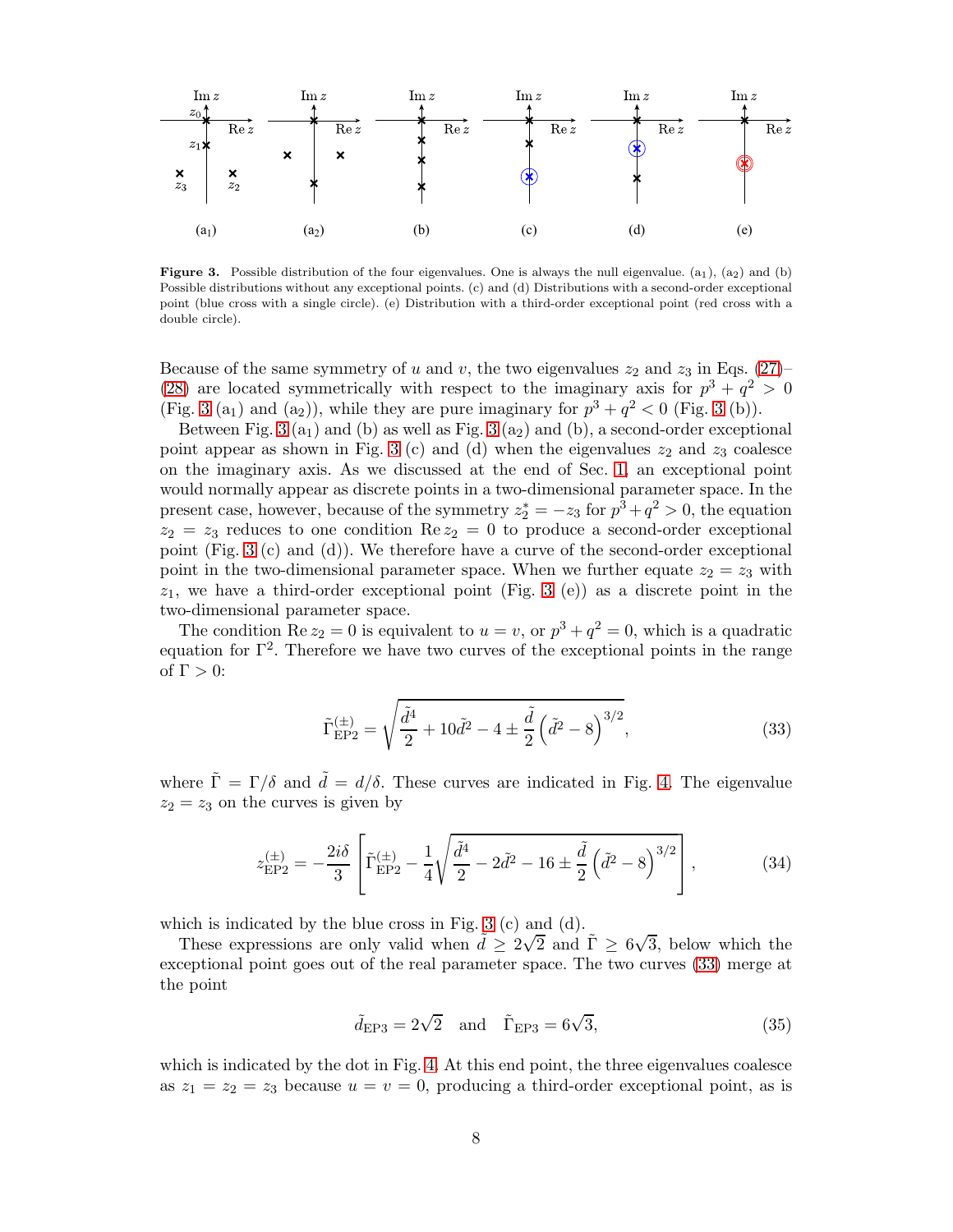

<span id="page-8-0"></span>Figure 4. The second-order exceptional point appears on the blue curves. The third-order exceptional point appears at the end point indicated by a red solid circle. The eigenvalues are distributed as in Fig. [3](#page-7-0) (b) in the shaded area, while as in Fig. [3](#page-7-0)  $(a_1)$  or  $(a_2)$  outside it.

illustrated in Fig. [3](#page-7-0) (e). The eigenvalue at the third-order exceptional point is given by

$$
z_{\rm EP3} = -4\sqrt{3}i\delta. \tag{36}
$$

### 5. Summary

We have presented a non-Hermitian quantum dynamics in which the second-order exceptional point forms curves and a third-order exceptional point appears in a twodimensional parameter space. This is due to a symmetry that the non-Hermitian matrix observes.

The system in Fig. [2](#page-3-0) may be realizable in experiments. Admittedly, the exceptional points appear for relatively large values of the environmental coupling  $\Gamma$  compared to the detuning parameter  $\delta$ , for which the Markovian approximation may be questionable. Let us consider the case in which  $\Delta$  is of the order of 1 meV, with which an electric field of frequency 1.5 THz resonates. We may be able to control the detuning  $\delta = \Delta - \omega$ , let us say, about 1% of  $\Delta$ , which is of the order of 15 GHz, or 10  $\mu$ V. In order to achieve the third-order exceptional point, therefore, the amplitude of the electric field should be of the order of 30  $\mu$ V and the environmental coupling Γ should be of the order of 100  $\mu$ V, if the present argument under the Markovian approximation would be legitimate.

The present argument does not tell anything as to whether the non-Merkovianity is negligible or not in the region  $\Gamma/\delta \sim 10$ , nor, if not, whether the third-order exceptional point in the region survives the non-Markovianity. Nonetheless, the present demonstration motivates us to look for situations in which the third-order exceptional point exists in a more legitimate range of system parameters, such as systems with more levels. If such a system is achieved in experiments, it will be a precious example with a third-order exceptional point. Interesting phenomena to observe include alternation of three eigenstates in an adiabatic encircling of the third-order exceptional point and the state selection in a non-adiabatic encircling.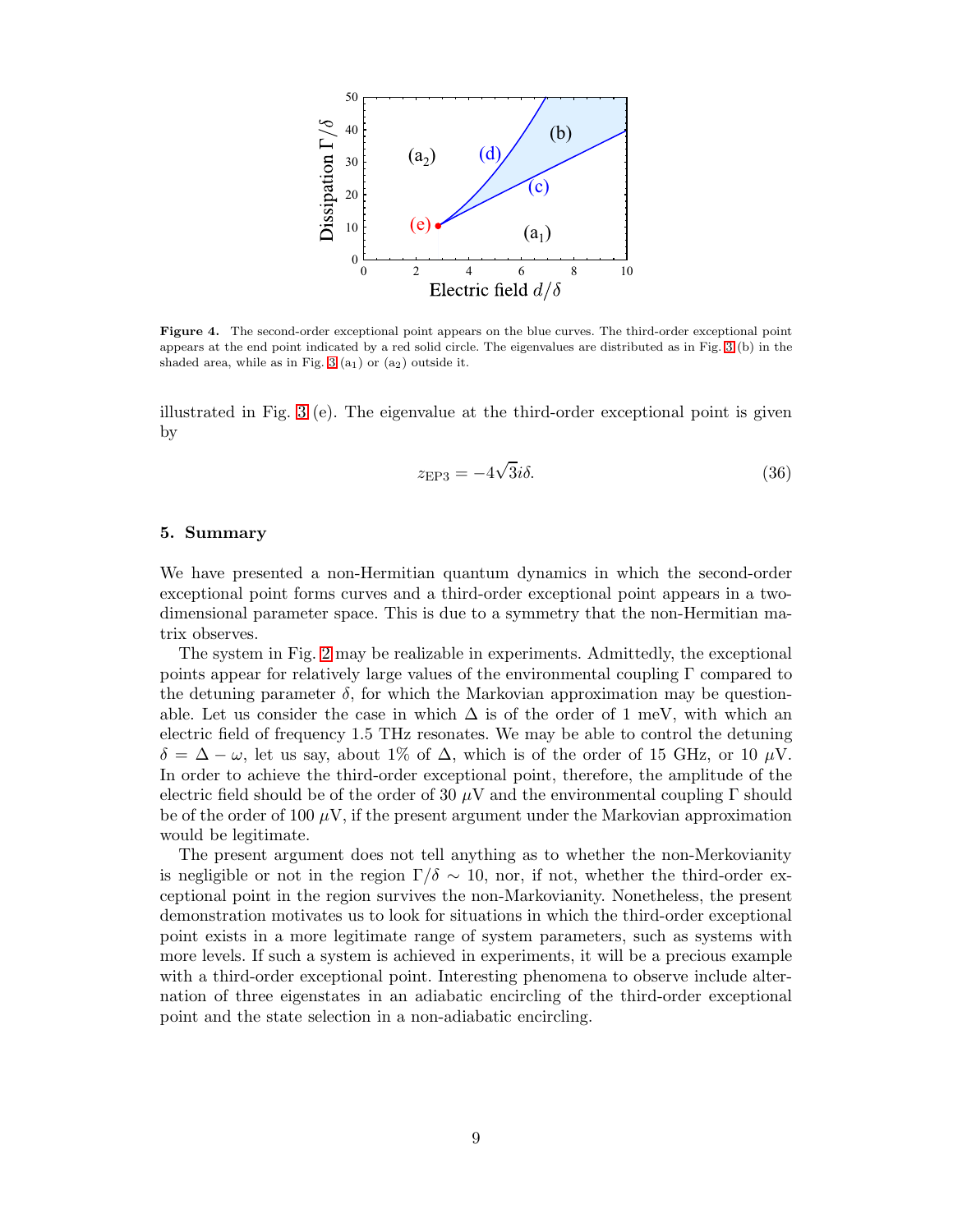## Acknowledgements

The present study was carried out in an exceptionally pleasant collaboration with Prof. Nimrod Moiseyev when he invited the present author for a splendid stay at his group in Technion. In the normal situation, he would be on the list of the authors, but it is obviously awkward to have him as a co-author of the paper that the present author dedicates to him. The present author is also grateful to the generous financial support from Technion.

## References

- <span id="page-9-0"></span>[1] N. Moiseyev, Non-Hermitian Quantum Mechanics (Cambridge University Press, Cambrdige, 2011).
- <span id="page-9-1"></span>[2] G. Gamow, Z. Phys. A **51**, 204-212 (1928).
- <span id="page-9-2"></span>[3] A.J.F. Siegert, Phys. Rev. **56**, 750–752 (1939).
- <span id="page-9-3"></span>[4] H. Feshbach, Annual Review of Nuclear Science 8 (1), 49–104 (1958).
- <span id="page-9-4"></span>[5] H. Feshbach, Ann. Phys. (New York) 5, 357–390 (1958).
- <span id="page-9-5"></span>[6] I. Rotter, J. Phys. A: Math. Theor. **42**, 153001 (51pp) (2009).
- <span id="page-9-6"></span>[7] N. Hatano, Fortschr. Phys. **61**, 238–249 (2013).
- <span id="page-9-7"></span>[8] N. Hatano and G. Ordonez, J. Math. Phys. 55, 122106 (40pp) (2014).
- <span id="page-9-8"></span>[9] J. Feinberg and A. Zee, Nucl. Phys. B 504 [FS], 579–608 (1997).
- <span id="page-9-9"></span>[10] F.K. Kunst, E. Edvardsson, J.C. Budich and E.J. Bergholtz, Phys. Rev. Lett. 121, 026808 (2018).
- [11] S. Yao and Z. Wang, Phys. Rev. Lett. 121, 086803 (2018).
- <span id="page-9-10"></span>[12] T. Yoshida, R. Peters, N. Kawakami and Y. Hatsugai, arXiv e-prints arXiv:1810.06297 (2018).
- <span id="page-9-11"></span>[13] L. Xiao, X. Zhan, Z.H. Bian, K.K. Wang, X. Zhang, X.P. Wang, J. Li, K. Mochizuki, D. Kim, N. Kawakami, W. Yi, H. Obuse, B.C. Sanders and P. Xue, Nature Physics 13, 1117  $EP - (2017)$ .
- <span id="page-9-12"></span>[14] T. Kato, Perturbation Theory for Linear Operators (Springer-Verlag, Berlin Heidelberg, 1995).
- <span id="page-9-13"></span>[15] W.D. Heiss, Journal of Physics A: Mathematical and Theoretical 45 (44), 444016 (2012).
- <span id="page-9-14"></span>[16] R. Uzdin, A. Mailybaev and N. Moiseyev, Journal of Physics A: Mathematical and Theoretical 44 (43), 435302 (2011).
- [17] I. Gilary, A.A. Mailybaev and N. Moiseyev, Phys. Rev. A 88, 010102 (2013).
- <span id="page-9-15"></span>[18] J. Doppler, A.A. Mailybaev, J. Böhm, U. Kuhl, A. Girschik, F. Libisch, T.J. Milburn, P. Rabl, N. Moiseyev and S. Rotter, Nature 537, 76 EP –  $(2016)$ .
- <span id="page-9-16"></span>[19] G. Guarnieri, C. Uchiyama and B. Vacchini, Phys. Rev. A 93, 012118 (2016).
- <span id="page-9-17"></span>[20] G. Lindblad, Communications in Mathematical Physics 48 (2), 119–130 (1976).
- <span id="page-9-18"></span>[21] V. Gorini, A. Kossakowski and E.C.G. Sudarshan, Journal of Mathematical Physics 17 (5), 821–825 (1976).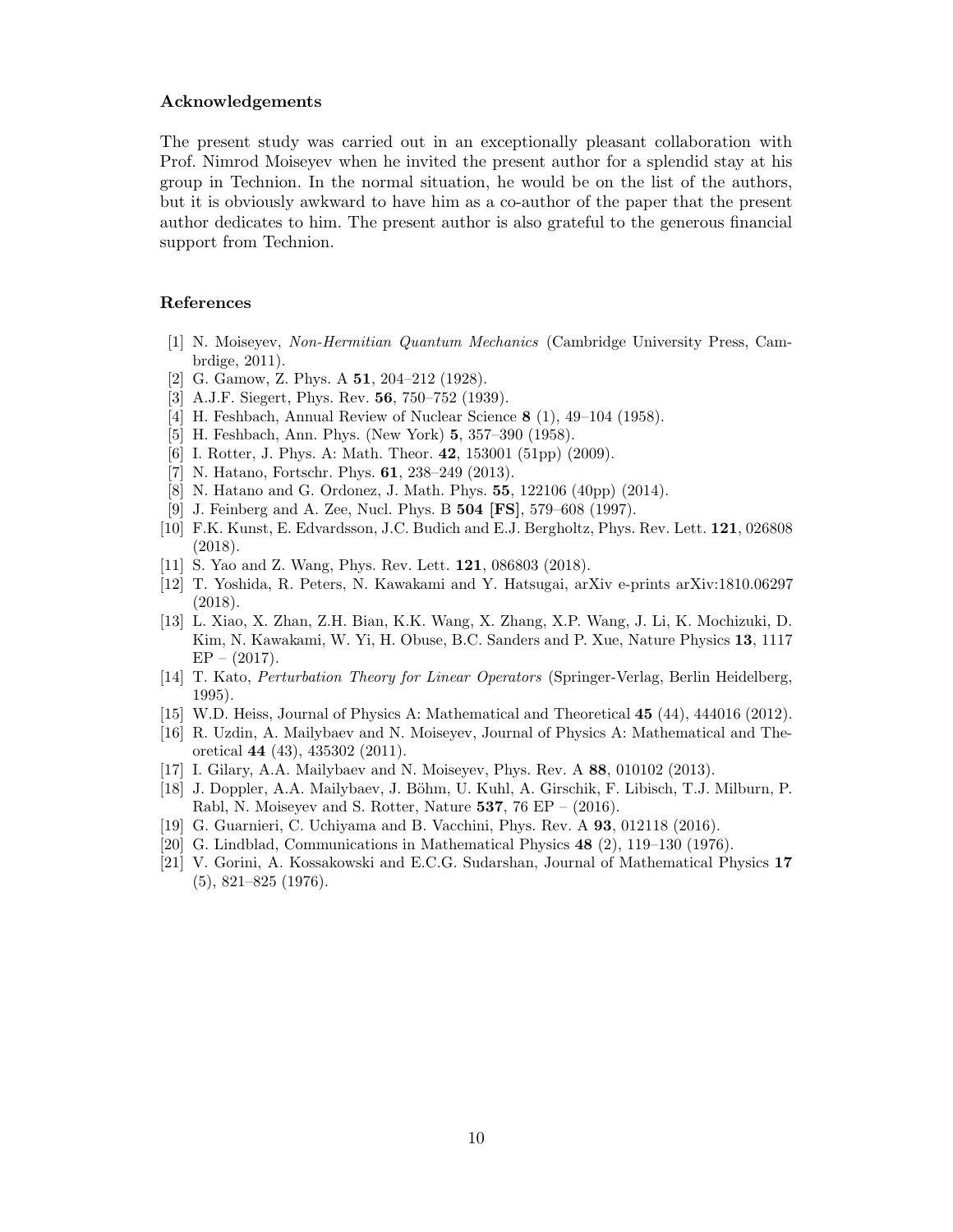# <span id="page-10-0"></span>Appendix A. Derivation of the Lindblad equation with the time-independent Hamiltonian [\(12\)](#page-4-0)

We here present the derivation of the Lindblad equation with the time-independent Hamiltonian [\(12\)](#page-4-0). We start with the Lindblad equation

$$
i\frac{d\rho}{dt} = [H,\rho] + i\Gamma \left( c\rho c^{\dagger} - \frac{1}{2}c^{\dagger}c\rho - \frac{1}{2}\rho c^{\dagger}c \right),\tag{A1}
$$

where

<span id="page-10-2"></span>
$$
H = \begin{pmatrix} \Delta & de^{-i\omega t}/2 \\ de^{i\omega t}/2 & 0 \end{pmatrix},
$$
 (A2)

$$
c = \begin{pmatrix} 0 & 0 \\ 1 & 0 \end{pmatrix}, \quad c^{\dagger} = \begin{pmatrix} 0 & 1 \\ 0 & 0 \end{pmatrix}.
$$
 (A3)

Let us transform the density matrix as in

<span id="page-10-4"></span><span id="page-10-1"></span>
$$
\rho = U(t)\tilde{\rho}U(t)^{\dagger} \tag{A4}
$$

with the unitary matrix

<span id="page-10-3"></span>
$$
U(t) = \begin{pmatrix} e^{-i\omega t} & 0\\ 0 & 1 \end{pmatrix}.
$$
 (A5)

By inserting Eq. [\(A4\)](#page-10-1) in Eq. [\(A1\)](#page-10-2), we have, on the left-hand side,

$$
i\frac{d}{dt}\left(U(t)\tilde{\rho}U(t)^{\dagger}\right) = i\dot{U}\tilde{\rho}U + iU\dot{\tilde{\rho}}U^{\dagger} + iU\tilde{\rho}\dot{U}^{\dagger}
$$

$$
= \begin{pmatrix} \omega e^{-i\omega t} & 0\\ 0 & 0 \end{pmatrix} \tilde{\rho}U + U\left(i\frac{d\tilde{\rho}}{dt}\right)U^{\dagger} + U\tilde{\rho}\begin{pmatrix} -\omega e^{i\omega t} & 0\\ 0 & 0 \end{pmatrix} \tag{A6}
$$

On the right-hand side of Eq. [\(A1\)](#page-10-2), the first term gives

$$
\begin{aligned}\n[H, U\tilde{\rho}U^{\dagger}\n] &= HU\tilde{\rho}U^{\dagger} - U\tilde{\rho}U^{\dagger}H = UU^{\dagger}HU\tilde{\rho}U^{\dagger} - U\tilde{\rho}U^{\dagger}HUU^{\dagger} \\
&= U\tilde{H}\tilde{\rho}U^{\dagger} - U\tilde{\rho}\tilde{H}U^{\dagger} = U\left[\tilde{H}, \tilde{\rho}\right]U^{\dagger},\n\end{aligned} \tag{A7}
$$

where we introduced a transformed Hamiltonian

$$
\tilde{H} = U^{\dagger} H U = \begin{pmatrix} e^{i\omega t} & 0 \\ 0 & 1 \end{pmatrix} \begin{pmatrix} \Delta & de^{-i\omega t}/2 \\ de^{i\omega t}/2 & 0 \end{pmatrix} \begin{pmatrix} e^{-i\omega t} & 0 \\ 0 & 1 \end{pmatrix} = \begin{pmatrix} \Delta & d/2 \\ d/2 & 0 \end{pmatrix}.
$$
 (A8)